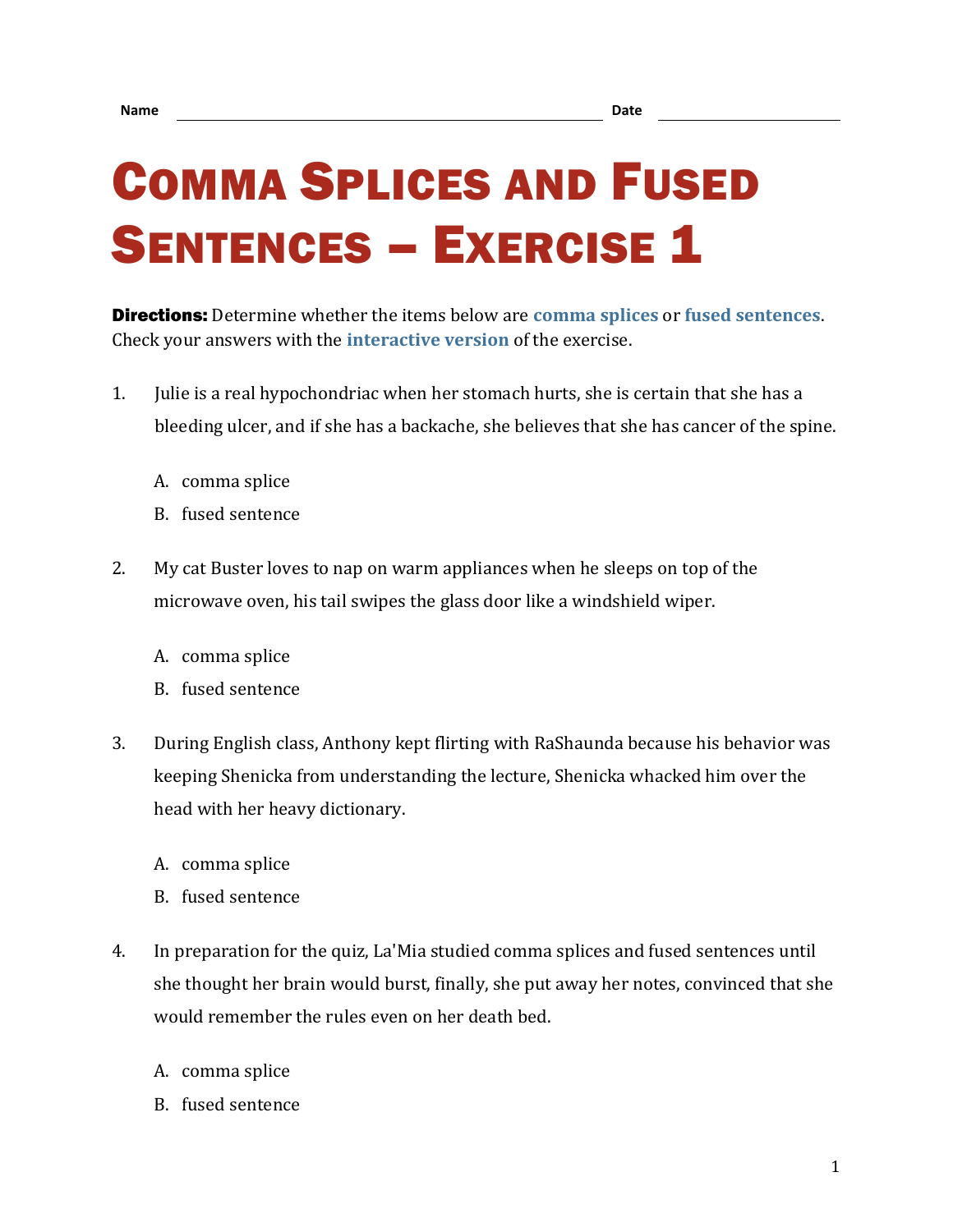- 5. At the back of the classroom, Nina sat with her arms crossed, glaring at her teacher, Professor Beane, her body language indicated that English literature was her least favorite subject.
	- A. comma splice
	- B. fused sentence
- 6. When Matt shaved his head, his mother worried that he had joined a cult the real reason for going bald, however, was that Matt could get more attention and sympathy from girls who thought he was sick with a dread disease.
	- A. comma splice
	- B. fused sentence
- 7. Mike loves to play computer games, especially *Tomb Raider*, he imagines that all the villains are his problems, and he gets great satisfaction blasting them to bits.
	- A. comma splice
	- B. fused sentence
- 8. Cindy's mumbling often gets her in trouble just the other day, her stylist misunderstood Cindy's instructions and dyed her hair blue after Cindy asked him to trim the ends.
	- A. comma splice
	- B. fused sentence
- 9. Clyde knew that he should be saving money for next semester's tuition he spent every paycheck, however, on gold jewelry and expensive dinners for his greedy girlfriend Gloria.
	- A. comma splice
	- B. fused sentence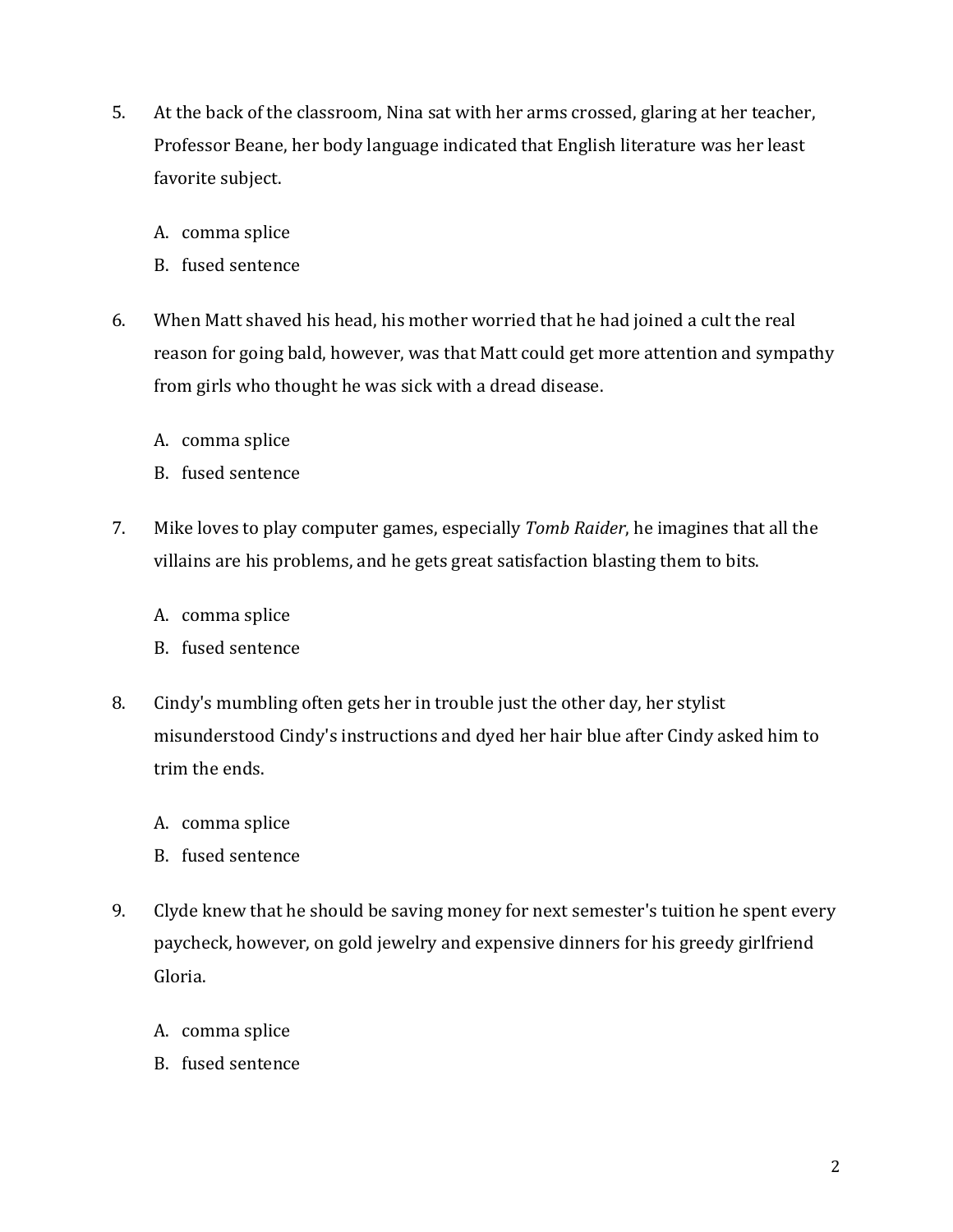- 10. At the campus coffee cart, Gini makes the best drinks her sweet cream latte, a blend of vanilla ice cream and espresso, will put on the pounds, but its cool, smooth taste is worth a trip to the gym.
	- A. comma splice
	- B. fused sentence
- 11. Josie, Don's Cairn terrier, will bark at anything that moves, squirrels, wind-blown leaves, passing cars, and her own shadow will start her yapping.
	- A. comma splice
	- B. fused sentence
- 12. Because his glasses were so thick, Quincy refused to get contacts, he worried that equally thick contact lenses would make him look like a bug-eyed space alien.
	- A. comma splice
	- B. fused sentence
- 13. Madison believed that the best job in the universe would be to work as a crew member on the starship *Enterprise* since this job existed only on television, Madison settled for clerking at a neighborhood comic book store that sold *Star Trek* memorabilia.
	- A. comma splice
	- B. fused sentence
- 14. Michelle is terrified of spiders, so when she found one in the bathroom, she panicked, refusing to shower for three days to use the restroom, she drove to her neighborhood gas station.
	- A. comma splice
	- B. fused sentence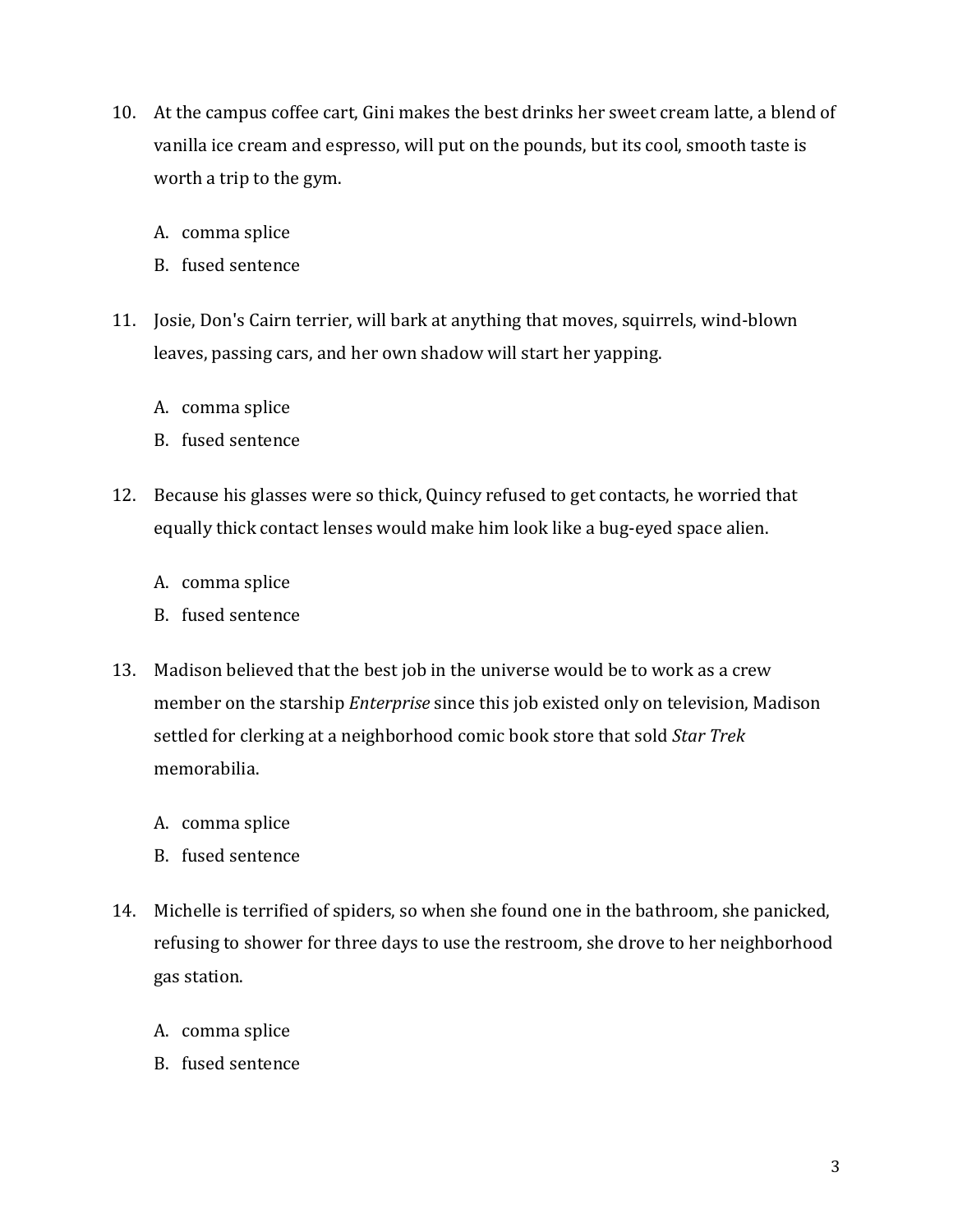- 15. When Jim threw his back out while helping his wife Nancy move the sofa, he feared the treatment that the doctor would recommend, a week's worth of bed rest during the nicest week in April would certainly wreck Jim's golf plans.
	- A. comma splice
	- B. fused sentence
- 16. Sima was so sleepy after her marathon studying session for calculus that she ordered a triple espresso before going to class once the caffeine kicked in, Sima knew that she would not doze off on Professor Ribley.
	- A. comma splice
	- B. fused sentence
- 17. Rachel painstakingly ironed her linen shirt all the while, she was thinking how pointless this chore was since linen begins to wrinkle the moment after the last button is fastened.
	- A. comma splice
	- B. fused sentence
- 18. Instead of syrup, Jeremiah likes to put peanut butter on his pancakes, the smell is appealing, but I would not want to eat anything so sticky that early in the morning.
	- A. comma splice
	- B. fused sentence
- 19. Clarence could not believe that the hardware store was selling garden rakes for only \$1.99 each when he brought home twenty of them, his wife Marie just shook her head and squeezed them into a garage stuffed full of her husband's other "good buys."
	- A. comma splice
	- B. fused sentence